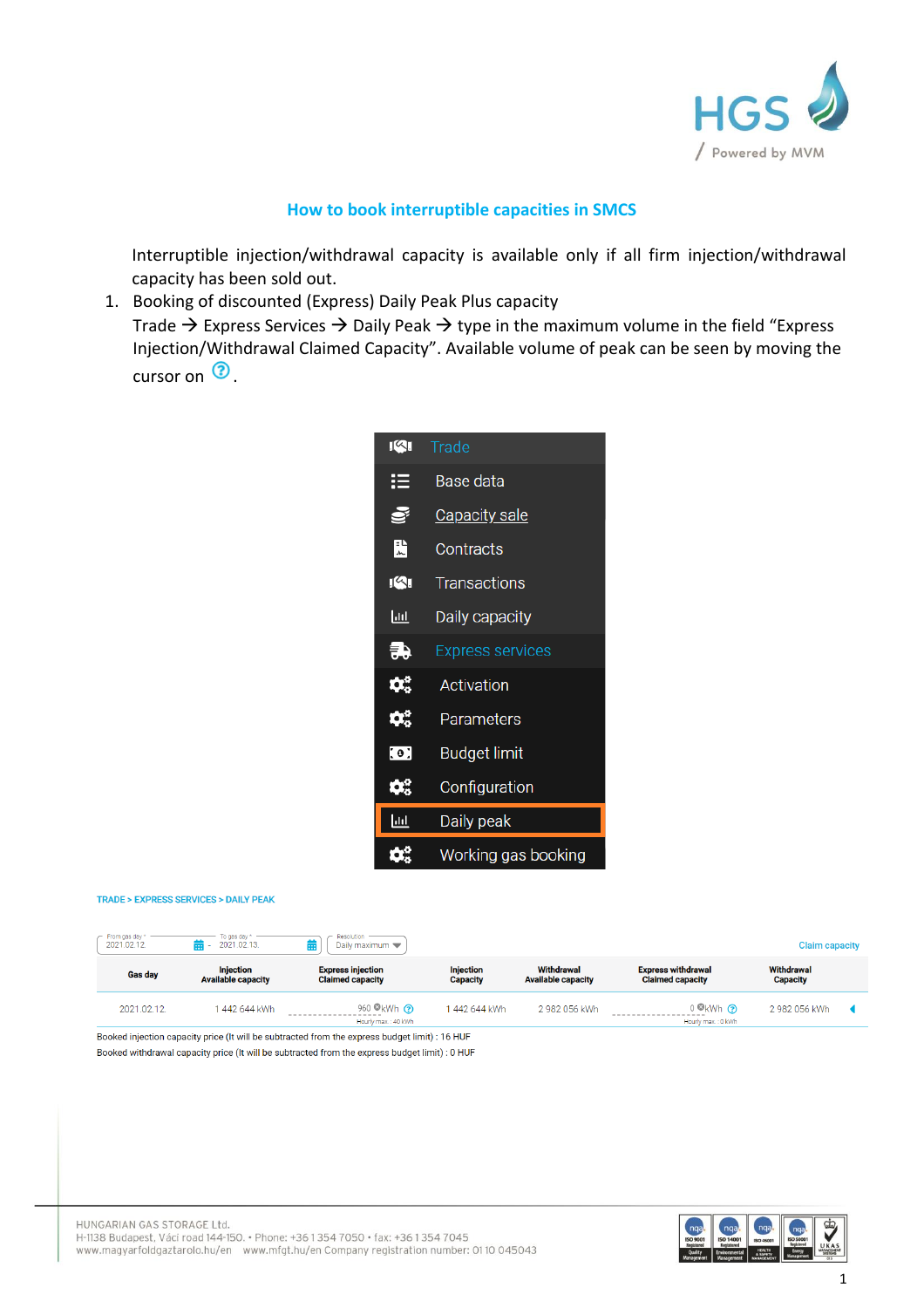

2. Further available firm injection/withdrawal Daily Peak Plus capacity has to be checked.

| 141 | Trade                   |  |  |  |  |
|-----|-------------------------|--|--|--|--|
| ⊨   | Base data               |  |  |  |  |
| Ş   | Capacity sale           |  |  |  |  |
| 픑   | Contracts               |  |  |  |  |
| 141 | <b>Transactions</b>     |  |  |  |  |
| 교   | Daily capacity          |  |  |  |  |
| 目   | Daily peak claim        |  |  |  |  |
| 閆   | Capacity claim limit    |  |  |  |  |
| 閆   | Daily peak price        |  |  |  |  |
| 쁩   | Daily peak list         |  |  |  |  |
|     | <b>Express services</b> |  |  |  |  |

Trade  $\rightarrow$  Daily capacity  $\rightarrow$  Daily peak claim  $\rightarrow$  Set up required period  $\rightarrow$  Choose the contract from drop down list  $\rightarrow$  Available volume of peak can be seen by moving the cursor on  $\circled{2}$ . **In case of further free firm injection/withdrawal capacity is available, System user has to book all before booking any interruptible injection/withdrawal capacity.**

| <b>TRADE &gt; DAILY CAPACITY &gt; DAILY PEAK CLAIM</b> |                                                  |                                             |                                     |                                            |                                       |                               |
|--------------------------------------------------------|--------------------------------------------------|---------------------------------------------|-------------------------------------|--------------------------------------------|---------------------------------------|-------------------------------|
| $\Gamma$ From gas day *<br>2021<br>12.                 | To gas day<br>繭 -<br>2021<br>13.                 | Contract<br>龠<br>2018_2022                  | FLEX                                |                                            |                                       | <b>Claim capacity</b>         |
| Gas day                                                | <b>Injection</b><br><b>Available in contract</b> | <b>Injection</b><br><b>Claimed capacity</b> | <b>Injection</b><br><b>Capacity</b> | Withdrawal<br><b>Available in contract</b> | Withdrawal<br><b>Claimed capacity</b> | Withdrawal<br><b>Capacity</b> |
| 2021.<br>.12.                                          | 833 334 kWh                                      | 480 <b>O</b> kWh ?                          | 833 334 kWh                         | 833 334 kWh                                | $kWh$ $\odot$                         | 833 334 kWh                   |

3. After all firm injection/withdrawal capacity has been booked, System user can nominate on interruptible injection/withdrawal capacity (the maximum volume is equal to the double of contracted firm injection/withdrawal capacity).